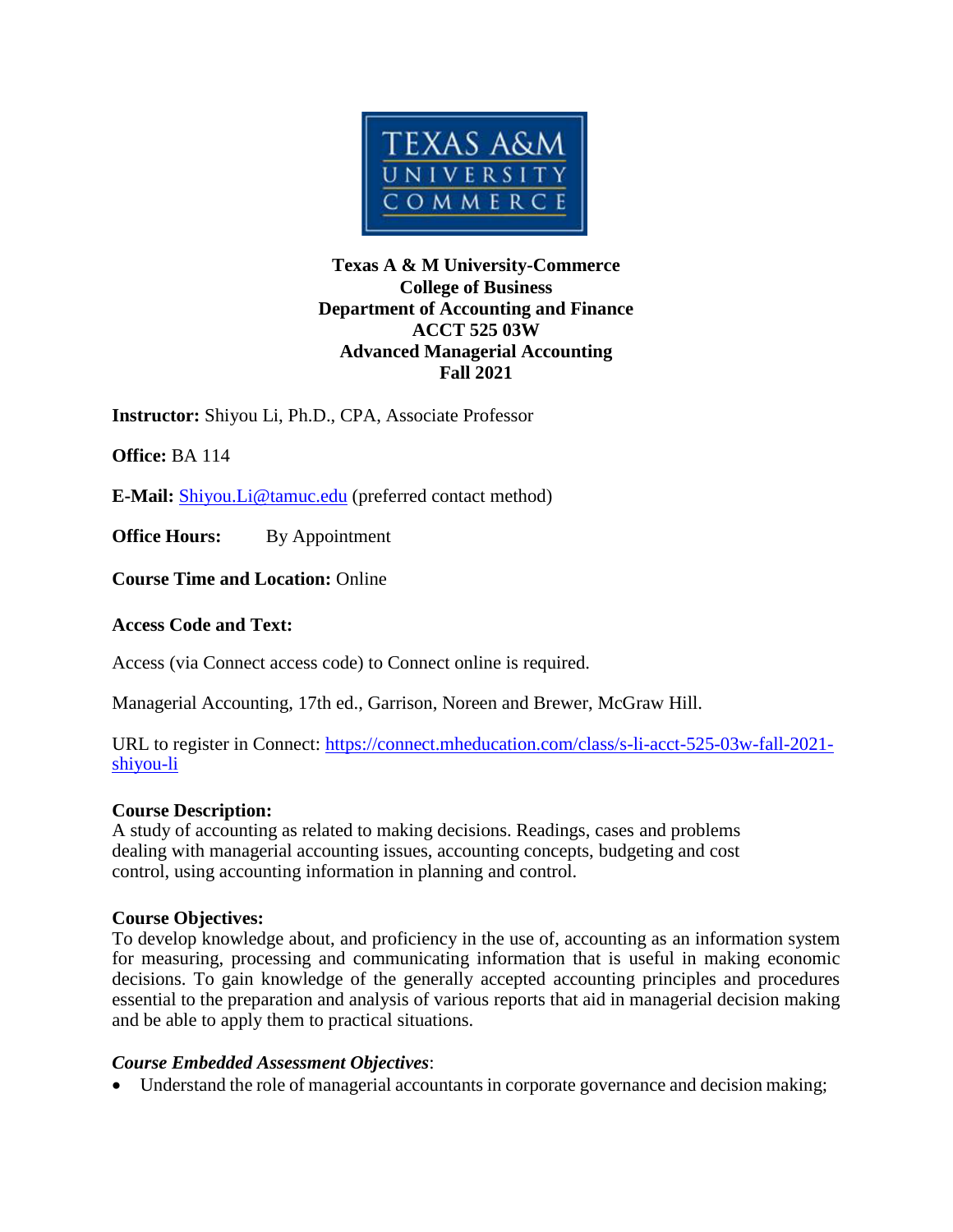- Provide information to managers to help them make decisions; and,
- Provide information to managers to control operations and employees.

**Homework** You are responsible for completing the assigned homework for each chapter for your own learning**. Do not submit them.**

**Exams:** There will be 3 MCQ exams and one written project. You have one attempt at each MCQ exam. Exams will be based on the chapter content and assigned homework.

**Class Policies:** Online class participation/attendance is required by the university. Cheating will not be tolerated. Anyone caught cheating will receive zero on that exam and will be subject to academic sanction. Cell phones cannot be used in class.

#### **Academic Honesty Policy:**

All students must follow and conform to the University policy on Academic Honesty. A copy of this will be sent to you and you must sign and return it to the course site in D2L.

#### **Grading:**

There are three scheduled exams and a written project for this course. The project is posted in D2L.

There will be no make-up exams unless I am notified before the exam with an acceptable excuse. The basis for determining your grade is as follows:

| 3 exams @ 100 points each | 300 |
|---------------------------|-----|
| 1 Written paper           | 100 |
| Total points available    | 400 |

You will receive an A if you earn a 90% average, a B if you earn an 80% average, a C if you earn a 70% average, and a D if you earn a 60% average,  $F$  below 60%.

#### **University Policies and Procedures:**

A&M-Commerce will comply in the classroom, and in online courses, with all federal and state laws prohibiting discrimination and related retaliation on the basis of race, color, religion, sex, national origin, disability, age, genetic information or veteran status. Further, an environment free from discrimination on the basis of sexual orientation, gender identity, or gender expression will be maintained.

**Disability** – The Americans with Disabilities Act (ADA) is a federal anti-discrimination statute that provides comprehensive civil rights protection for persons with disabilities. Among other things, this legislation requires that all students with disabilities be guaranteed a learning environment that provides for reasonable accommodation of their disabilities. If you have a disability requiring an accommodation, please contact Office of Student Disability Resources & Services, Gee Library, Room 132, Phone (903) 886-5835 or 5150, Fax (903) 468-8148 or StudentDisabilityServices@tamu-commerce.edu.

**Student Conduct** – "All students enrolled at the University shall follow the tenets of common decency and acceptable behavior conducive to a positive learning environment." (See Student's Guide Handbook, Policies and Procedures, Conduct)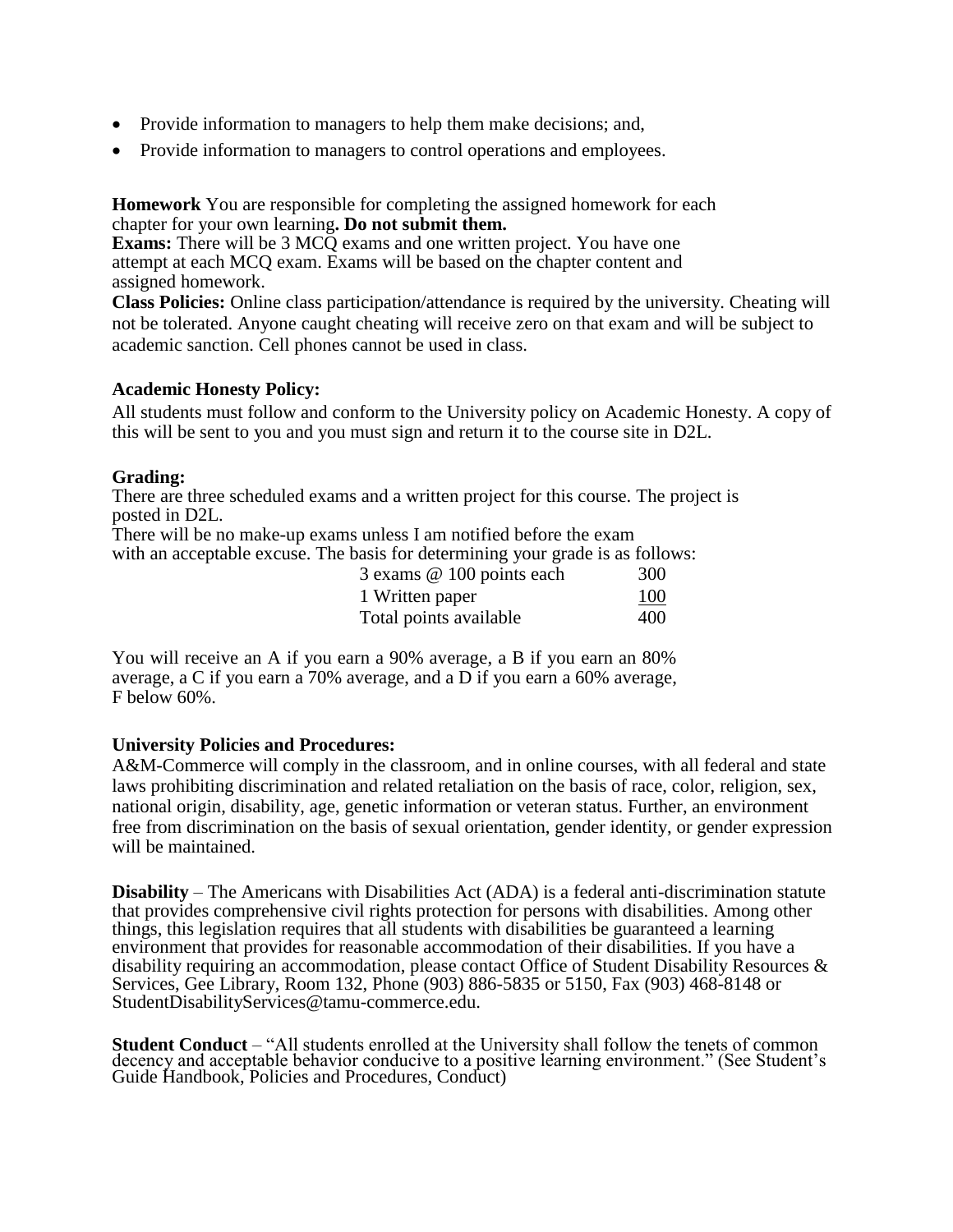**Dropping or Withdrawal from the course** – University policy will be followed in regards to all withdrawals during the semester. It is the student's responsibility to conform with university rules relating to dropping or withdrawing from the course.

**Course Issues:** Any student concerns relating to scores and grades **MUST** first be sent to the instructor, and a reasonable time – one week – be allowed for a response. If after receiving a response, the student is not satisfied, then, and only then, should the student address the issue with the Department Head. The same procedure should apply up the chain of responsibility.

### **NOTE: THIS SYLLABUS IS SUBJECT TO CHANGE AS NEEDED TO MEET THE OBJECTIVES OF THE COURSE OR TO AID IN COURSE ADMINISTRATION AT THE DISCRETION OF THE INSTRUCTOR. IT IS NOT ANTICIPATED THAT THERE WILL BE ANY SUBSTANTITIVE CHANGES.**

#### **Schedule of Activities**

| Weeks    | <b>Chapters/Activities</b>                           |
|----------|------------------------------------------------------|
| Aug. 30  | Chapters 1: Introduction to Cost/Managerial          |
| Sep. 6   | Introduction to the project                          |
| Sep. 13  | Chapter 2: Job Order Costing – Unit Product Cost     |
| Sep. 20  | Chapter 3: Job-Order Costing – Cost Flow             |
| Sep. 27  | <b>Chapter 4: Process Costing</b>                    |
| Oct. 4   | <b>Chapter 5: CVP Analysis</b>                       |
| Oct. 11  | Exam 1 on chapters 1 to 5                            |
| Oct. 18  | Chapter 6: Variable Costing & Segment Reporting      |
| Oct. 25  | <b>Chapter 7: Activity-Based Costing</b>             |
| Nov. $1$ | <b>Chapter 10: Standard Costs</b>                    |
| Nov. $8$ | Exam 2 on chapters 6, 7 and 10                       |
| Nov. 15  | <b>Chapter 11: Responsibility Accounting Systems</b> |
| Nov. 22  | Chapter 13: Differential Analysis                    |
| Nov. 29  | <b>Chapter 14: Capital Budgeting</b>                 |
| Dec. 6   | Project due                                          |
|          | Exam 3 on chapters 11, 13 and 14                     |

| Criteria (Course | 1 Fails to Meet   | 2 Meets Minimum    | 3 Exceeds        |
|------------------|-------------------|--------------------|------------------|
| Objectives)      | <b>Standards</b>  | <b>Standards</b>   | <b>Standards</b> |
| Identify,        | Student fails to  | Student identifies | Student applies  |
| describe, and    | identify concepts | concepts and       | concepts to      |
|                  | or assumptions    | assumptions        | complex facts    |
| apply            |                   |                    |                  |
| fundamental      |                   |                    |                  |
| concepts and     |                   |                    |                  |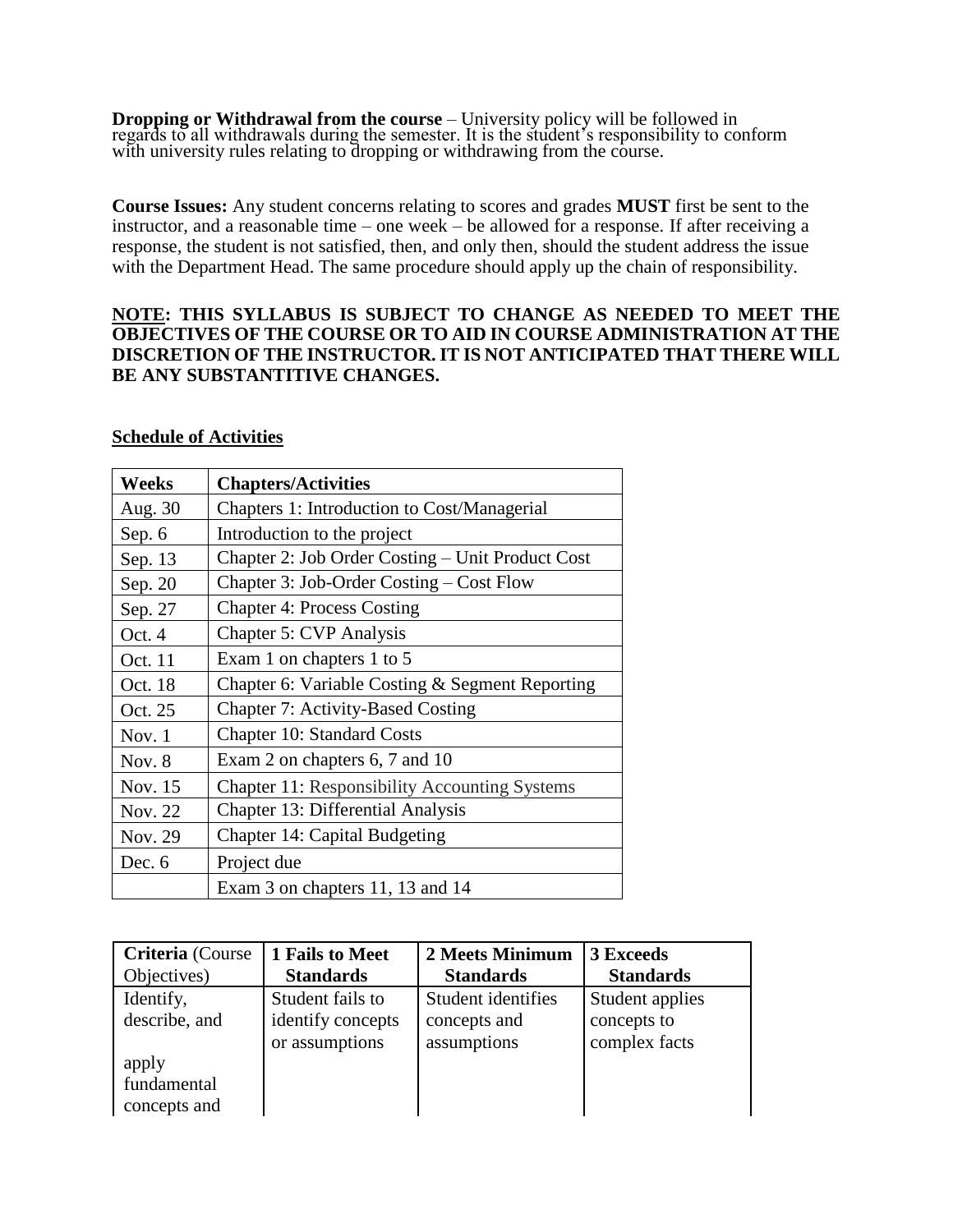| assumptions that<br>are related to<br>management<br>accounting                |                                                          |                                                         |                                                |
|-------------------------------------------------------------------------------|----------------------------------------------------------|---------------------------------------------------------|------------------------------------------------|
| Use managerial<br>accounting<br>methods to help<br>managers make<br>decisions | Student fails to<br>identify decision<br>or need to plan | Student recognizes<br>decision and<br>method            | Student applies<br>methods to<br>complex facts |
| Use managerial<br>accounting<br>methods to help                               | Student fails to<br>recognize<br>methods to              | Student recognizes<br>methods to monitor<br>and control | Student applies<br>methods to<br>complex facts |
| managers control<br>and monitor                                               | monitor and<br>control                                   |                                                         |                                                |
| operations                                                                    |                                                          |                                                         |                                                |

# **Project Paper**

You are required to write a paper on an assigned subject that will be covered in this class. You will need to research for more information than what is included in your assigned textbook. You are required to use APA style for the paper. A rubric follows that details how the instructor will grade the project. There are a possible 100 points for the project. Three pages maximum.

|                  | 1 Fails to Meet<br><b>Standards</b> | 2 Meets Minimum<br><b>Standards</b> | <b>3 Exceeds</b><br><b>Standards</b> |
|------------------|-------------------------------------|-------------------------------------|--------------------------------------|
| The focus was    |                                     |                                     |                                      |
| clear            |                                     |                                     |                                      |
| Organization is  |                                     |                                     |                                      |
| easy to follow   |                                     |                                     |                                      |
| Sentence form    |                                     |                                     |                                      |
| is appropriate   |                                     |                                     |                                      |
| Punctuation,     |                                     |                                     |                                      |
| grammar,         |                                     |                                     |                                      |
| spelling, are    |                                     |                                     |                                      |
| correct          |                                     |                                     |                                      |
| Information      |                                     |                                     |                                      |
| given is correct |                                     |                                     |                                      |
| and well         |                                     |                                     |                                      |
| documented       |                                     |                                     |                                      |
| Citations used   |                                     |                                     |                                      |
| to support       |                                     |                                     |                                      |
| evidence         |                                     |                                     |                                      |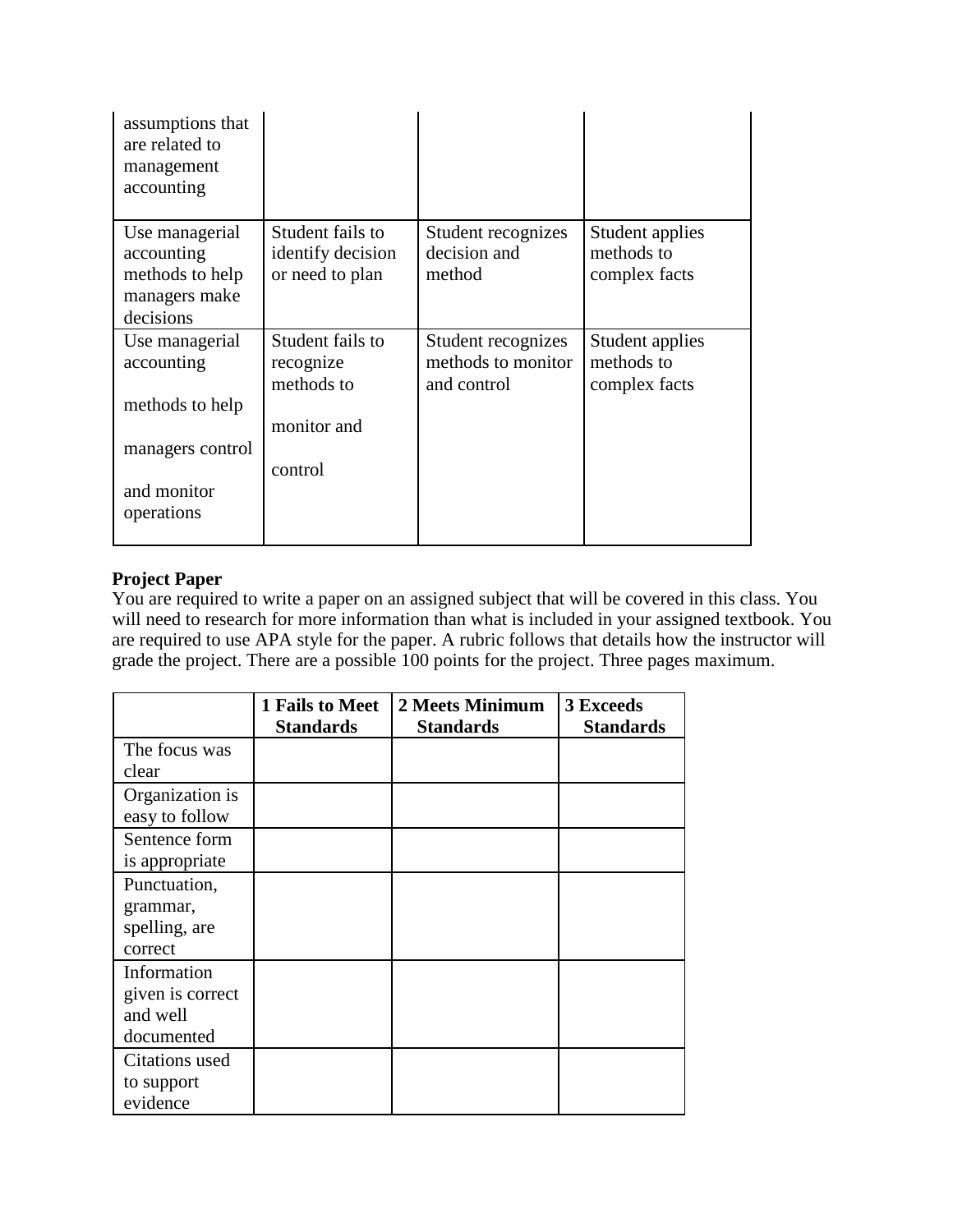| APA style        |  |  |
|------------------|--|--|
| Analysis and     |  |  |
| interpretation   |  |  |
| Strong           |  |  |
| understanding    |  |  |
| of the principle |  |  |
| Received on      |  |  |
| due date in a    |  |  |
| professional     |  |  |
| format (such as  |  |  |
| use of           |  |  |
| MSWord)          |  |  |

Grading Scale: Each competency is worth 10 points. The grading scale: Excellent – 10 points Competent- 8-9 points Satisfactory - 7 points Inadequate - Below 7 points

#### **Quizzes and Exams:**

All quizzes and exams will be graded according to the following rubric.

|                                             | 1 Fails to Meet<br><b>Standards</b> | 2 Meets Minimum<br><b>Standards</b> | 3 Exceeds<br><b>Standards</b> |
|---------------------------------------------|-------------------------------------|-------------------------------------|-------------------------------|
| Adequately<br>Prepared                      |                                     |                                     |                               |
| Support method<br>of achieving<br>solution  |                                     |                                     |                               |
| Demonstrate<br>understanding<br>of concepts |                                     |                                     |                               |
| Effective<br>analysis                       |                                     |                                     |                               |

Grade Scale: Excellent  $-90\%$  of available points Competent – 80% of available points Satisfactory -70% of available points Unsatisfactory  $-69%$  and below of available points

### **Non-discrimination Notice**

Texas A&M University-Commerce will comply in the classroom, and in online courses, with all federal and state laws prohibiting discrimination and related retaliation on the basis of race, color,